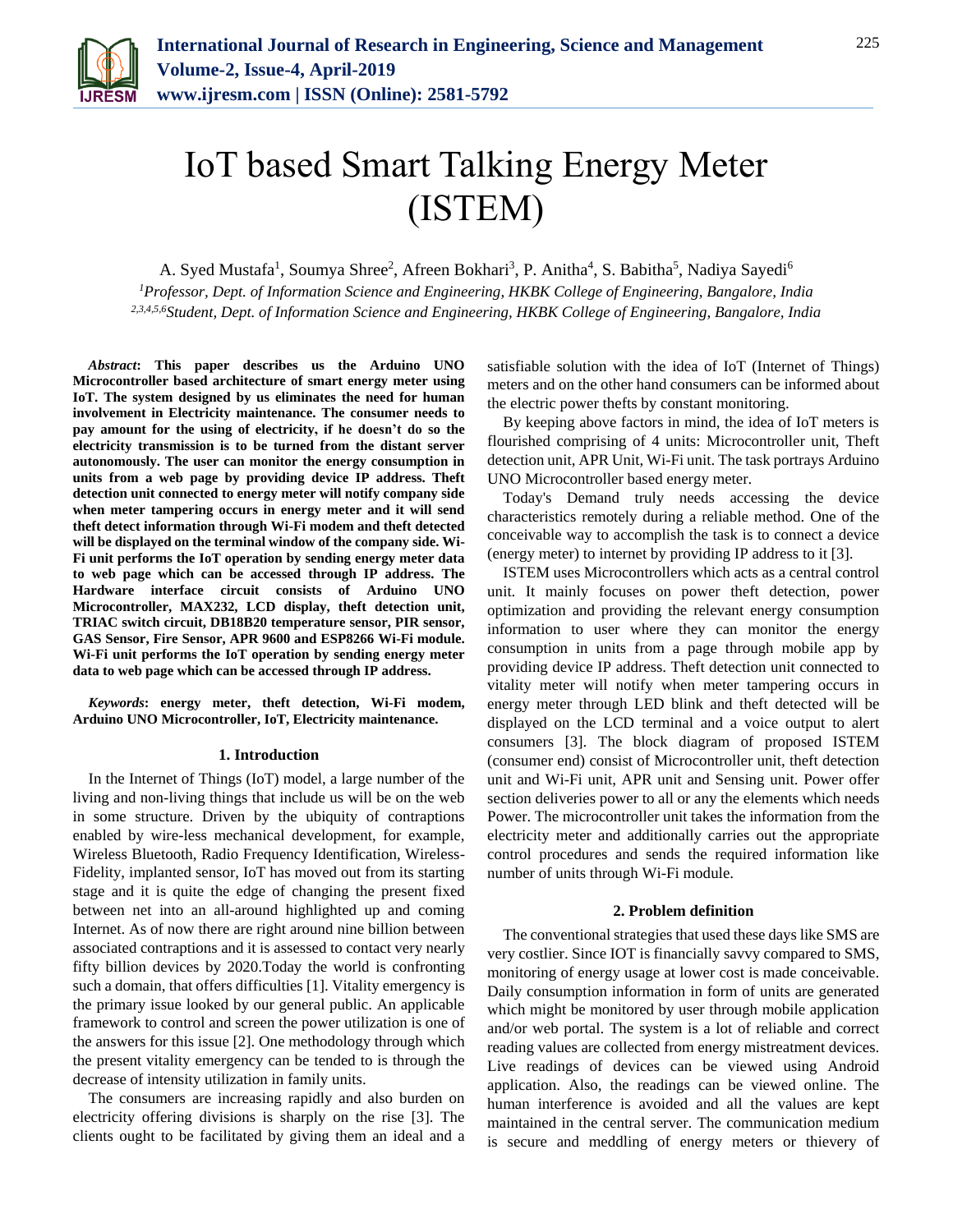

electricity will be known simply. Since the values of units are hold on the central information about energy consumption is accessible from anyplace within the world. Also, the server is online 24x 7[4].

ISTEM also delivers prepaid or postpaid access modes to electricity usage to consumers for flexible tariff plans[5] ,as the threshold is given to be five units when half of the units are consumed ,it should notify with a message that 50% consumed and when quarter of it is used it should indicate 90% ,energy units exceeds the threshold ,the system will alert users and automatically cut the power supply through relays and in case of postpaid a bill will be generated based on the units consumed.

# **3. Problem objective**

Detect the current theft, Reduces the man power, Cost very low. To optimize time used for Bill Generation, there should be 24/7 connectivity, Immediate access to the user, Better security concerned to the theft, to detect and notify consumer about the fire breakouts due to inflammable materials (LPG leakage or smoke) in the vicinity using fire sensors and gas sensor. Automates the controlling of light in human absence.

## **4. Proposed system**

 Electricity is that the crucial demand for leading a snug life. It is to be properly used and managed. No correct designing of power distribution is resulting in tariff calculation issues. Many applied math errors prevail in monthly client request method. This idea of wireless information transmission is being projected to cut back the human dependency to gather the monthly reading and to attenuate the technical issues relating to the request method. This helps in extended reduction of power thefts moreover to calculate average power consumption of specific vicinity. Automatic meter reading system is associate degree economical approach of data assortment, that enable substantial saving through the reduction of meter browse, bigger accuracy, enable frequent reading, reduced tempering. It provides better customer services, by sending alert of power cuts and consumption updates. This paper presents a mobile communication technology that permits customers to see the meter reading often while not the person visiting every house by mistreatment Wi-Fi communication technology. This is terribly helpful for remote space or tiny villages. This system is terribly swift, correct and economical. ISTEM design is also equipped with a APR module connected to a speaker to get a voice output in case of alerts.

In this system we are connecting energy meters to the internet i.e., IoT concept. This system eliminates the human involvement in electricity maintenance. The block diagram of the system is shown. The major components used in the system are Arduino micro controller, energy meters (main energy meter and sub energy meter), interfacing circuit (optocoupler), relay circuit, LCD display and a PC. The interfacing circuit consists of an optocoupler. Optocouplers are used for providing optical isolation between an input source and output load just

by using light.

The basic design of an optocoupler consists of an LED that produces infra-red light and a semiconductor photo-sensitive device that is used to detect the emitted infra-red beam. The pulses from the energy meter are converted into digital signals by using an optocoupler.

The live readings from the energy meters are collected by the microcontroller. This can be viewed through an LCD display which is connected to the micro controller. The LCD display shows the readings of the energy meters and the theft status.



Fig. 1. Block diagram of proposed system

#### *A. Sensing unit*

| Table 1                        |                                                                         |  |
|--------------------------------|-------------------------------------------------------------------------|--|
| Different types of gas sensors |                                                                         |  |
| MQ <sub>2</sub>                | It is a sensor of LPG, Propane, Methane and Hydrogen gas and            |  |
|                                | can be used for domestic gas leak alarms.                               |  |
| MQ3                            | It is a sensor of Alcohol and Benzine and can be used for breath        |  |
|                                | analyzer.                                                               |  |
| MO7                            | It is a sensor of Carbon monoxide CO and can be used for car            |  |
|                                | gases analyzer .detects well Benzine                                    |  |
| MO135                          | It is a sensor of $NH_3$ , $NO_x$ , Alcohol, Benzine, Smoke, $CO_2$ and |  |
|                                | can be used for quality of air analyzer.                                |  |

The different types of fire sensors and their usages:

|                   | Table 2                                                                       |
|-------------------|-------------------------------------------------------------------------------|
|                   | Different types of fire sensors                                               |
| Ultraviolet       | This type of detectors works by detecting the UV                              |
| detector          | radiation emitted at the instant of ignition. While capable                   |
|                   | fires and explosions<br>within<br>of detecting<br>$3 - 4$                     |
|                   | milliseconds,                                                                 |
| Near IR           | Near infrared (IR) array flame detectors $(0.7 \text{ to } 1.1 \text{ µm})$ , |
| array             | also known as visual flame detectors, employ flame                            |
|                   | recognition technology to confirm fire by analyzing near                      |
|                   | IR radiation using a charge-coupled device (CCD).                             |
| <b>Infrared</b>   | Infrared $(IR)$ or wideband infrared $(1.1 \mu m)$ and higher)                |
|                   | flame detectors monitor the infrared spectral band for                        |
|                   | specific patterns given off by hot gases.                                     |
| UV/IR             | These detectors are sensitive to both UV and<br>IR                            |
|                   | wavelengths, and detect flame by comparing<br>the                             |
|                   | threshold signal of both ranges.                                              |
| IR/IR flame       | Dual IR (IR/IR) flame detectors compare the threshold                         |
| detection         | signal in two infrared ranges. Often one sensor looks at                      |
|                   | the 4.4 micrometer carbon dioxide (CO2), while the other                      |
|                   | sensor looks at a reference frequency.                                        |
| <b>Ionization</b> | The intense ionization within the body of a flame can be                      |
| current flame     | measured by means by the phenomena of Flame                                   |
| detection         | Rectification whereby an AC current flows more easily                         |
|                   | in one direction when a voltage is applied. This current                      |
|                   | can be used to verify flame presence and quality.                             |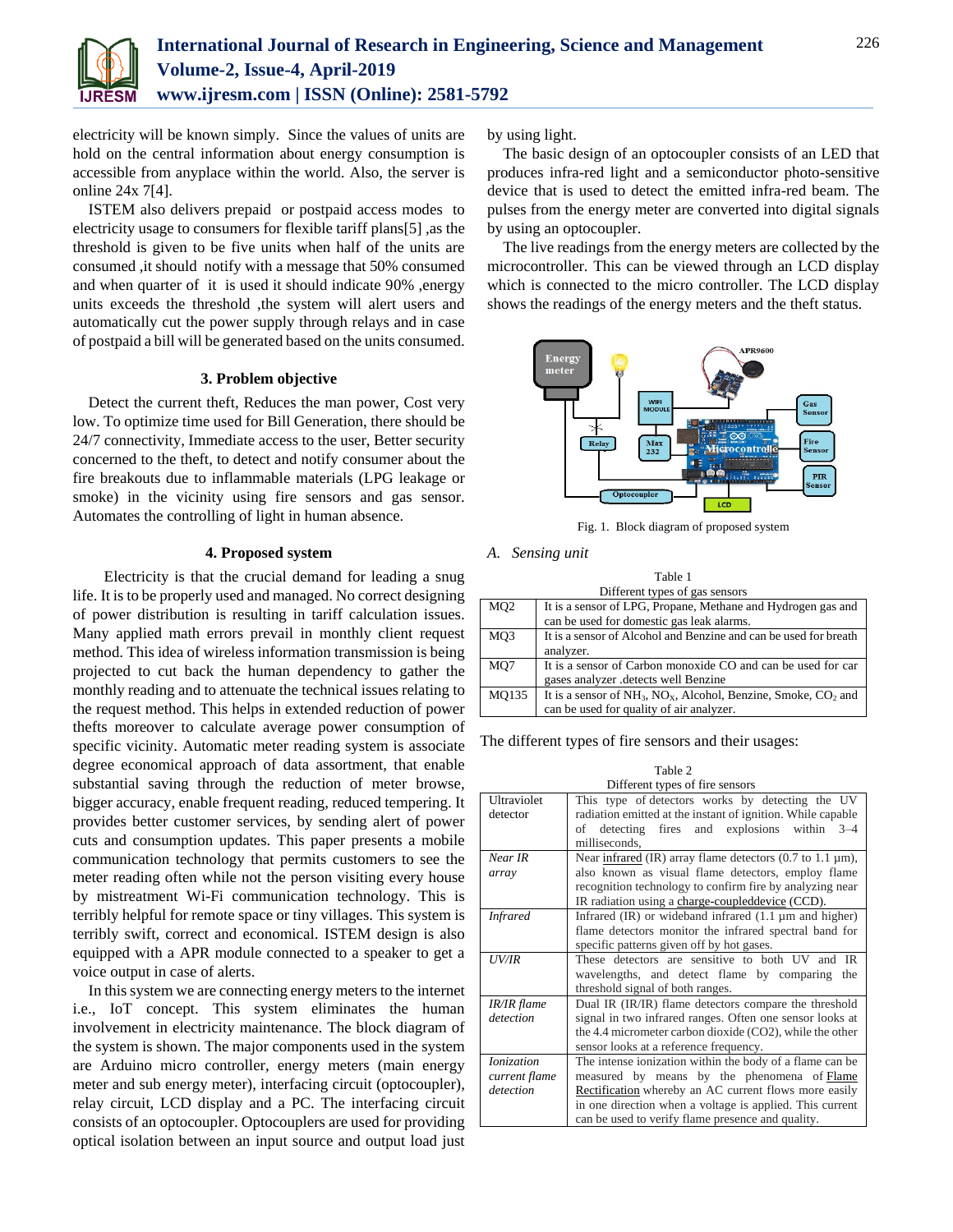

The sensing unit consists of fire sensor, gas sensor and IR sensor that is connected to main supply. The voltage used was a 240v to 6v step down current transformer. Whereas, the current sensor was a SCT-013-000 non-intrusive sensor, clipped over a single wire either neutral or live, to sense the passing current [6]. This sensor's output is voltage, so, to get current reading, a burden resistor is connected to the two terminals of the sensor. The reading of the component is transferred to the next unit for further processing.

The different types of IR sensors and their usages:

| Table 3                       |
|-------------------------------|
| Different types of IR sensors |

|                    | DIHEIGHT TYPES OF IN SCHSOLS                                |
|--------------------|-------------------------------------------------------------|
| <b>Active</b>      | Active IR detectors provide count, presence, speed, and     |
| infrared           | occupancy data in both night and day operation. The         |
| sensors            | laser diode type can also be used for target classification |
|                    | because it provides target profile and shape data.          |
| <b>Break beam</b>  | Infrared source transmits a beam of light towards a         |
| sensors            | remote IR receiver creating an "electronic fence". Once     |
|                    | a beam is broken output of detector changes and             |
|                    | associated electronic circuitry takes appropriate           |
|                    | actions.                                                    |
| <b>Reflectance</b> | This type of sensors house both an IR source and an IR      |
| sensors            | detector in a single housing in such a way that light       |
|                    | from emitter LED bounces off an external object and is      |
|                    | reflected into a detector.                                  |
| <b>Passive</b>     | A passive infrared system detects energy emitted by         |
| <b>infrared</b>    | objects. It does not emit any energy of its own for the     |
| sensors            | purposes of detection. Passive infrared systems can         |
|                    | detect presence, occupancy, and count.                      |

#### *B. Control unit*

The control unit mainly consists of microcontroller, which is Arduino UNO ATmega328. It has 14 digital input/output pins, 6 analog input, a 16 MHZ crystal oscillator, a USB connection, a power jack, an ICSP header, and a reset button. The Arduino Uno can power via the USB connection or with external power supply. External power can come either from an AC to DC adapter or battery. The board can operate on an external supply of 6 to 20 volts. If supply with less than 7v, however, the 5v pin may supply less than five volts and the board maybe unstable.

The Arduino are programmed using a dialect of feature from programming language embedded C. In addition to using traditional compiler tool chains, the Arduino provide integrated development environment (IDE) based on processing language project using Arduino suite [7]. Data received from these using unit are passed as an input to the built-in analog to digital converter(ADC) in the microcontroller. Afterwards, the data is processed then used units in kilowatt hour and remaining balance and units.

These calculations were performed as follows: first calibration values for the current and voltage are calculated as shown in equations (1) and (2), where 0.707 value is used to convert the measured value to RMS value, 1024 is the maximum reading of Arduino input pins, 36 is the value of the burden resistance used with the current sensor and 240 is the maximum voltage that can be read by the meter. Current value read from the supply is calculated using a loop which takes 200 samples from the microcontroller analog pins connected to the

sensor and finds the maximum and minimum values [8]. Then the current is calculated as shown in equation(3). On the other hand, voltage is calculated by taking the reading of the analog pin of the microcontroller connected to the transformer as shown in equation (4), using software function analog Read(). Figure3 represents the voltage and current waveforms passed to the meter.

Calibration I = Standard value / (maximum reading from Arduino Input pin \* burden resistance)

| Calibration I = $0.707 / (1024 * 36)$                  | (1) |
|--------------------------------------------------------|-----|
| Calibration $V = (Standard value * maximum voltage) /$ |     |
| maximum reading from Arduino Input pin.                |     |

|  | Calibration V = $(0.707 * 240) / 1024$                                                                     | (2) |
|--|------------------------------------------------------------------------------------------------------------|-----|
|  | $C_{\rm max}$ ( $C_{\rm max}$ is the state of $C_{\rm max}$ in $C_{\rm max}$ is the state of $C_{\rm max}$ |     |

Current =  $(max I - min I) * California I$  (3)

Voltage = analog Read  $(A1)$  \* Calibration V (4)

Afterwards, the control unit issues warnings for the user when either 20% or 10% is left in the balance. At zero balance, 24-hours allowance time is given to user, as a chance to recharge before electricity is cutoff. The calculated values are then passed to the communication unit.

## *C. APR unit*

The voice recording and playback circuit is widely used in everyday life. For example, the leaving message and response of the telephone, game machine, and toy voice playback and recording [9].



Fig. 2. Audio Playback and Record (APR) unit



# *1) Power Theft Detection Unit*

In the power theft detection unit of the proposed smart meter, an infrared sensor is used for theft detection [10]. The IR sensor is fixed on energy meter for identifying the tapering of the seal and when any one tries to break the seal, it detects power theft. A message is sent to the user immediately through wifi communicator and also the central server is notified about it through the internet.

#### *D. Communication Wi-Fi unit*

Communication unit mainly consists of Wi-Fi communicator and mp3 module that is APR9600 with a speaker.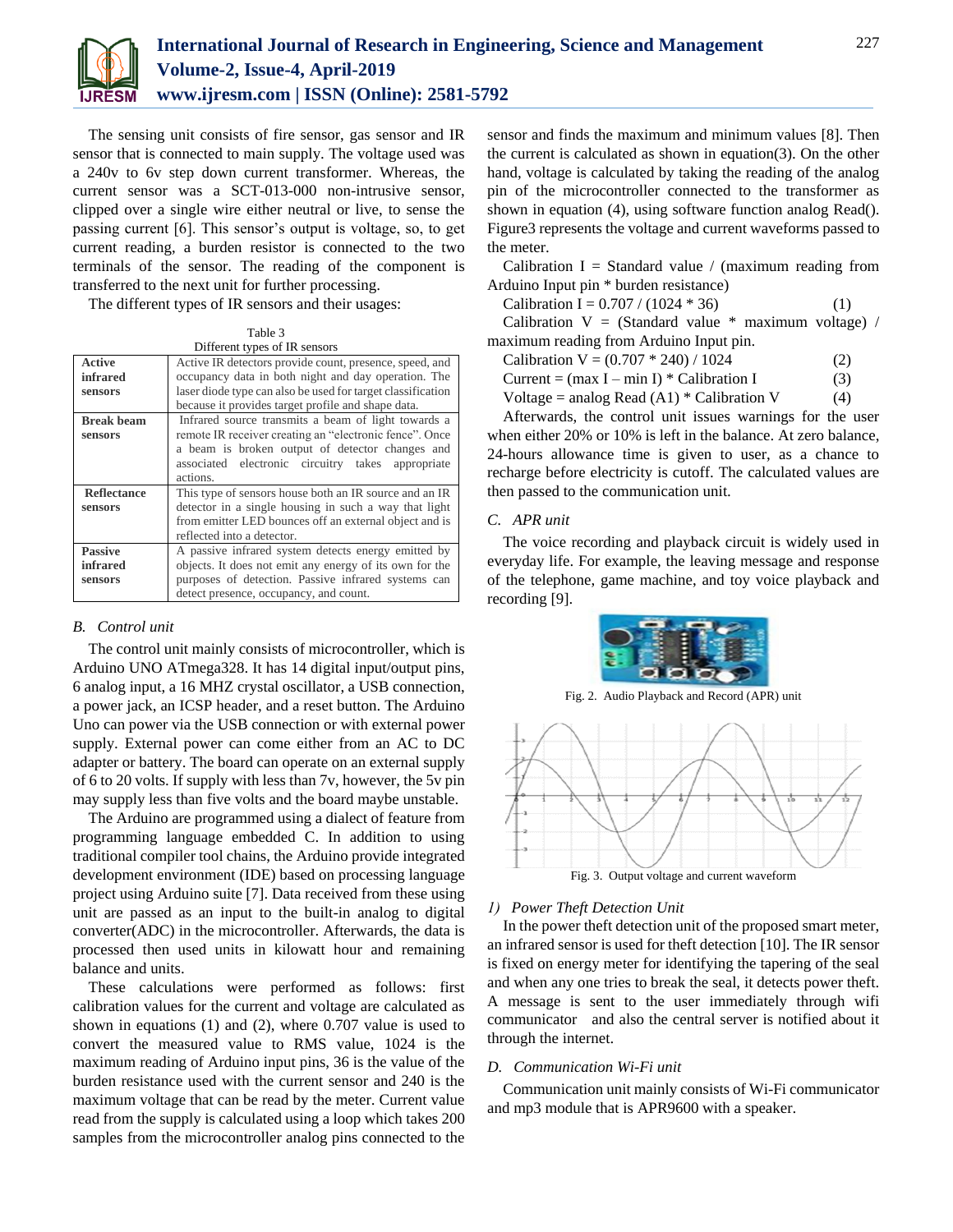

| Comparison between proposed and existing meter. |                                                              |                              |                                   |
|-------------------------------------------------|--------------------------------------------------------------|------------------------------|-----------------------------------|
| Feature                                         | <b>Proposed Design</b>                                       | <b>Existing system</b>       | <b>Research paper Design-2016</b> |
| <b>Communication Type</b>                       | Wifi communicaton.                                           | <b>SmartCard</b>             | Zigbee                            |
| <b>Payment Method</b>                           | Prepaid and postpaid.                                        | Prepaid                      | Prepaid                           |
| Data Displayed On LCD Screen                    | Remaining Credit-used units.                                 | Remaining Balance-Used units | Power consumption bill            |
|                                                 | Cost of units Used.                                          |                              |                                   |
|                                                 | Left units.                                                  |                              |                                   |
| <b>User Friendly Interface</b>                  | LCD Screen                                                   | LCD Screen                   | LCD Screen                        |
|                                                 | Alerts on power theft.                                       |                              |                                   |
| <b>Allowance Period</b>                         | Electricity cuts off when balance is <threshold></threshold> | 24Hours                      | 48 hours                          |
| Cost                                            | LowCost                                                      | High cost About 100 Euros    | High cost-2payment modes          |
| <b>Sensing Unit</b>                             | Fire, gas, PIR Sensors are used.                             | Sensing unit Not existed.    | Sensing unit Not existed.         |

*1) ESP 8266 Wi-Fi Communicator*



Fig. 4. ESP8266 Wi-Fi Communicator  $T = 1$ 

|                  | Table 4                                                  |
|------------------|----------------------------------------------------------|
|                  | Module description                                       |
| Meter            | Existing Digital meter that is Enhanced by adding        |
|                  | the below Components.                                    |
| Current          | A DC Component used for Converting Alternating           |
| Transformer      | Current to Direct Current and to supply electricity      |
|                  | to entire board.                                         |
| Load             | DC load in the form of DC-LED lights.                    |
| Optocoupler      | Reading the Energy meter Blinks count.(200               |
|                  | blinks=1unit)                                            |
| Fire Sensor      | To detect any presence of Fire or smoke in the           |
|                  | Surroundings. If yes then particular action is           |
|                  | performed.                                               |
| Gas sensor       | To detect any Gas leakage. Depending on the input        |
|                  | to the sensor the corresponding output is generated      |
|                  | in the form of action.                                   |
| <b>IR Sensor</b> | Detects the Presence of Human at home, sensor            |
|                  | returns a value 0 on LCD display if it finds nobody      |
|                  | at home, thereby having control over the Switching       |
|                  | of lights.(Home automation)                              |
| LCD.<br>$16*4$   | Displays the Number of Units Consumed.                   |
| Arduino UNO      | Data received from the sensing unit are passed as        |
| Microcontroller  | input to the built-in analog to digital convertor in the |
|                  | microcontroller.                                         |
| <b>Max 232</b>   | To Convert RS232 Program into a form which the           |
|                  | Microcontroller Understand.                              |
| Relay            | Turns Off the Energy meter upon receiving input          |
|                  | from the sensor.                                         |
| APR 9600         | ARP is a high performance device equipped with a         |
|                  | mike for pre-recording and playback system.              |
| MP3 Speaker      | Provides a Voice Output.                                 |
|                  |                                                          |

# *2) ESP 8266 Wi-Fi Communicator*

When ESP8266 hosts the application, and when It is the only application processor in the device, it is able to boot up directly from an external FLASH [11]. It has integrated cache to improve the performance of the system in such applications, and to minimize the memory requirements.

The communication unit's main functionality is to establish a communication between the control unit and the application. The Wi-Fi module is connected to the control unit, in the metering system [12]. Additionally, it enables the user to track his/her usage at any time and view metering data.

#### **5. Conclusion**

In the era of smart city advancement, this project is concentrated on the connectivity &networking factor of the IoT. In this project, an energy consumption calculation based on the counting of calibration pulses is designed and implemented using Arduino Uno MCU in embedded system domain. In the proposed work, IoT based meter reading system is designed to continuously monitor the meter reading and service provider can disconnect the power source whenever the customer does not pay the monthly bill and also it eliminates the human involvement, delivers effective meter reading, prevent the billing mistake.

#### **References**

- [1] Shalli Rani, et. al. "A Novel Scheme for an Energy Efficient Internet of Things Based on Wireless Sensor Networks", Sensors, vol. 15, pp. 8603- 28626. November 2015.
- [2] Waleed Ejaz et. al, "Efficient Energy Management for the Internet of Things in Smart Cities", in Efficient Energy Management for the Internet of Things in Smart Cities, vol. 55, Issue 1, January 2017.
- [3] Jacques Benoit, "The Internet of Things and the energy sector: myth or opportunity", in Power and Energy Automation Conference, Spokane, WA March 2016.
- [4] ShikhaRastogi, Manisha Sharma and Pratibha Varshney. "Internet of Things based Smart Electricity Meters", International Journal of Computer Applications, vol. 133. Issue 8, January 2016.
- [5] Ellery E. Queen. "Smart Meters and Smart Meter Systems: A Metering Industry Perspective". Washington, D.C., United States: Edison Electric Institute (EEI). March 2011, pp. 3-5.
- [6] Patel Umang and Modi Mitul. "A Review on Smart Meter System". International Journal of Innovative Research in Electrical, Electronics, Instrumentation and Control Engineering, vol. 3. Issue 12, pp. 70-73. December 2015.
- [7] Al-Naima, Jalil, "Building a prototype Prepaid Electricity Metering System Based on RFID", International Journal of Electronics and Electrical Engineering, vol. 1, Issue 1, Iraq. 12 March 2012.
- [8] Au Thien Wan, Suresh Sankaranarayanan and Siti Nurafifah Binti Sait. "Smart Agent Based Prepaid Wireless Energy Meter". International Conference on Cloud Computing and Internet of Things, pp. 77-81. December 2014.
- [9] Mohammed Reyasudin Basir Khan and Razali Jidin. "USB Data Acquisition Device for Energy Monitoring," presented at Student Conference on Research and Development, Selangor, Malaysia, 2011.